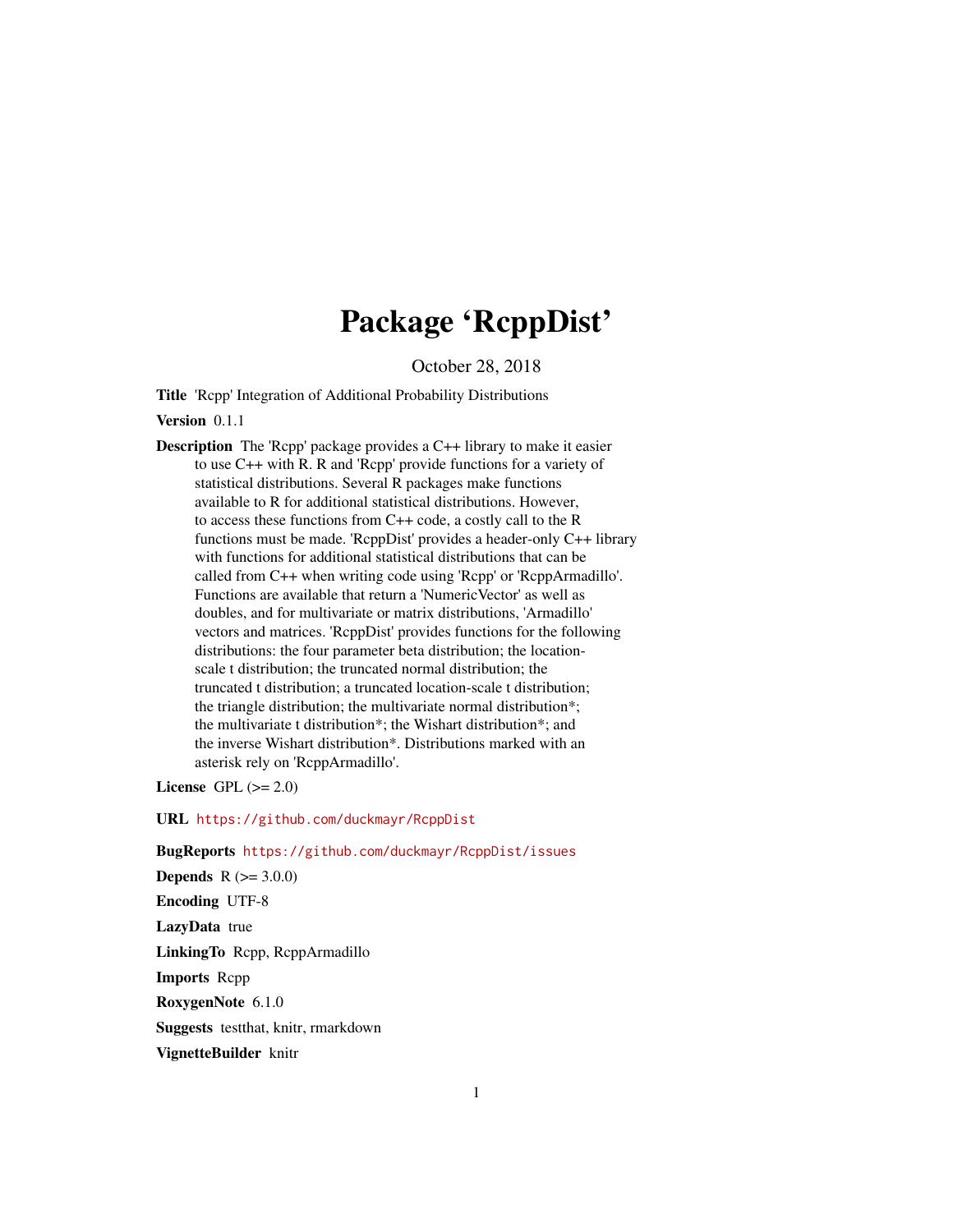#### 2 bayeslm

NeedsCompilation yes Author JB Duck-Mayr [aut, cre] (<https://orcid.org/0000-0002-2231-1294>) Maintainer JB Duck-Mayr <j.duckmayr@gmail.com> Repository CRAN Date/Publication 2018-10-28 22:50:09 UTC

### R topics documented:

| bayeslm |  |  |  | bayeslm |  |  |  |  |  |  |  |  |  |  |  |  |  |  |  |  |  |
|---------|--|--|--|---------|--|--|--|--|--|--|--|--|--|--|--|--|--|--|--|--|--|
| Index   |  |  |  |         |  |  |  |  |  |  |  |  |  |  |  |  |  |  |  |  |  |
|         |  |  |  |         |  |  |  |  |  |  |  |  |  |  |  |  |  |  |  |  |  |

#### <span id="page-1-1"></span>Description

Demonstrates the use of RcppDist in C++ with Bayesian linear regression

#### Usage

 $bayeslm(y, x, iters = 1000L)$ 

#### Arguments

|       | A numeric vector $-$ the response                                                                                                               |
|-------|-------------------------------------------------------------------------------------------------------------------------------------------------|
| x     | A numeric matrix – the explanatory variables; note this assumes you have in-<br>cluded a column of ones if you intend there to be an intercept. |
| iters | An integer vector of length one, the number of posterior draws desired; the<br>default is 1000.                                                 |

#### Details

To see an example of using RcppDist C++ functions in C++ code, we can code up a Bayesian linear regression with completely uninformative priors (such that estimates should be equivalent to classical estimates). The code to do so is as follows:

#include <RcppDist.h> // or, alternatively, // #include <RcppArmadillo.h> // #include <mvnorm.h> // [[Rcpp::depends(RcppArmadillo, RcppDist)]]

// [[Rcpp::export]]

<span id="page-1-0"></span>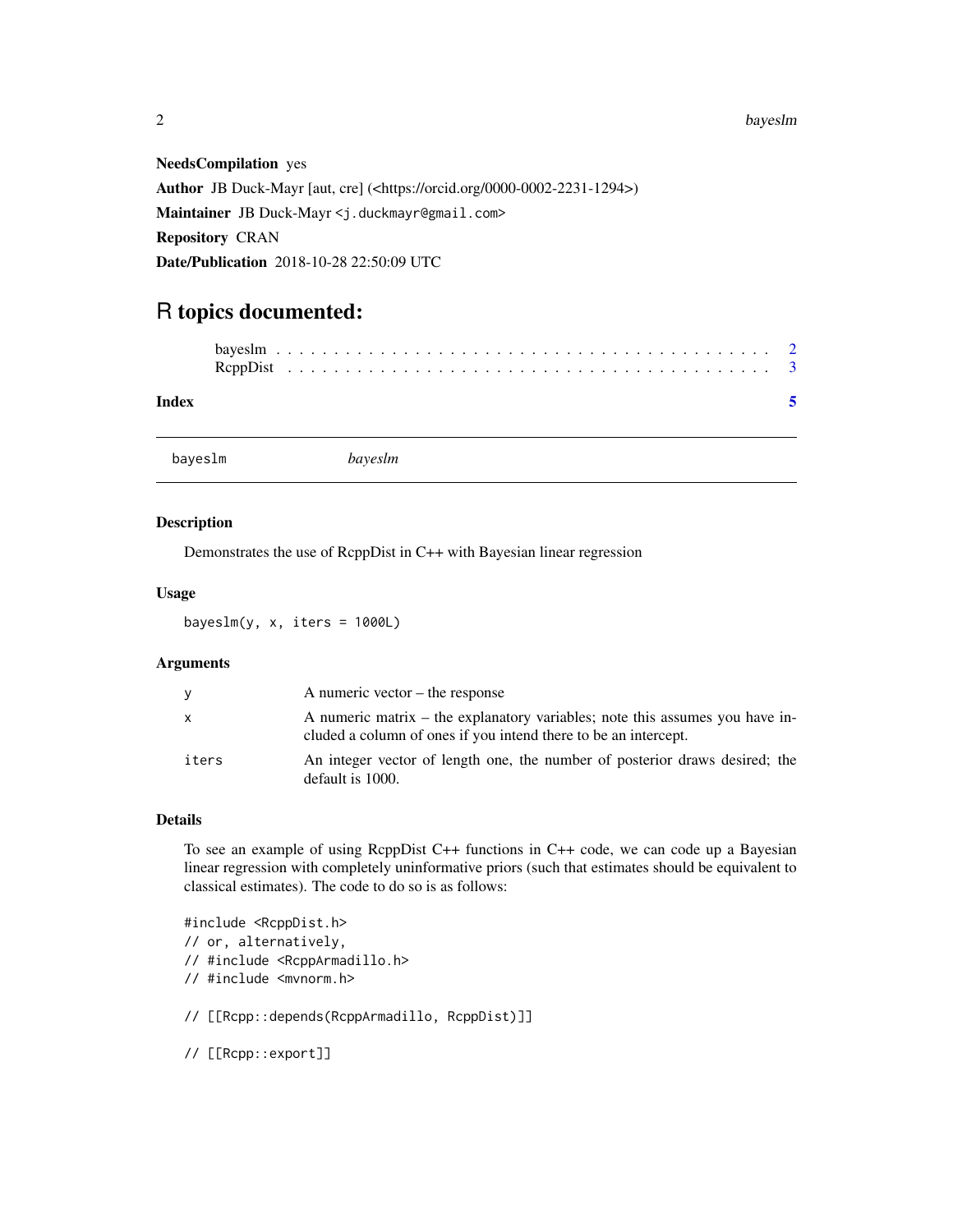#### <span id="page-2-0"></span>RcppDist 3 3

```
Rcpp::List bayeslm(const arma::vec& y, const arma::mat x,
                   const int iters = 1000) {
    int n = x.n rows;
   int p = x.n_{cols};
   double a = (n - p) / 2.0;
   arma::mat xtx = x.t() * x;arma::mat xtxinv = xtx.i();arma::vec mu = xtxinv * x.t() * y;arma::mat px = x * xtxinv * x.t();double ssq = arma::as_scalar(y.t() * (arma::eye(n, n) - px) * y);
   ssq *= (1.0 / (n - p));double b = 1.0 / (a * ssq);
   arma::mat beta_draws(iters, p);
   Rcpp::NumericVector sigma_draws(iters);
    for ( int iter = 0; iter < iters; ++iter ) {
        double sigmasq = 1.0 / R::rgamma(a, b);
       sigma_draws[iter] = sigmasq;
        // Here we can use our multivariate normal generator
       beta_draws.row(iter) = rmorm(1, mu, xtxinv * sigmasq);}
   return Rcpp::List::create(Rcpp::_["beta_draws"] = beta_draws,
                              Rcpp::_["sigma_draws"] = sigma_draws);
}
```
#### Value

A list of length two; the first element is a numeric matrix of the beta draws and the second element is a numeric vector of the sigma draws

#### Examples

```
set.seed(123)
n < -30x \le cbind(1, matrix(rnorm(n*3), ncol = 3))
beta \leq matrix(c(10, 2, -1, 3), nrow = 4)
y <- x %*% beta + rnorm(n)
freqmod \leq -\ln(y \sim x[, -1])
bayesmod \leq bayeslm(y, x)
round(unname(coef(freqmod)), 2)
round(apply(bayesmod$beta_draws, 2, mean), 2)
c(beta)
```

```
RcppDist RcppDist
```
#### Description

'Rcpp' Integration of Additional Probability Distributions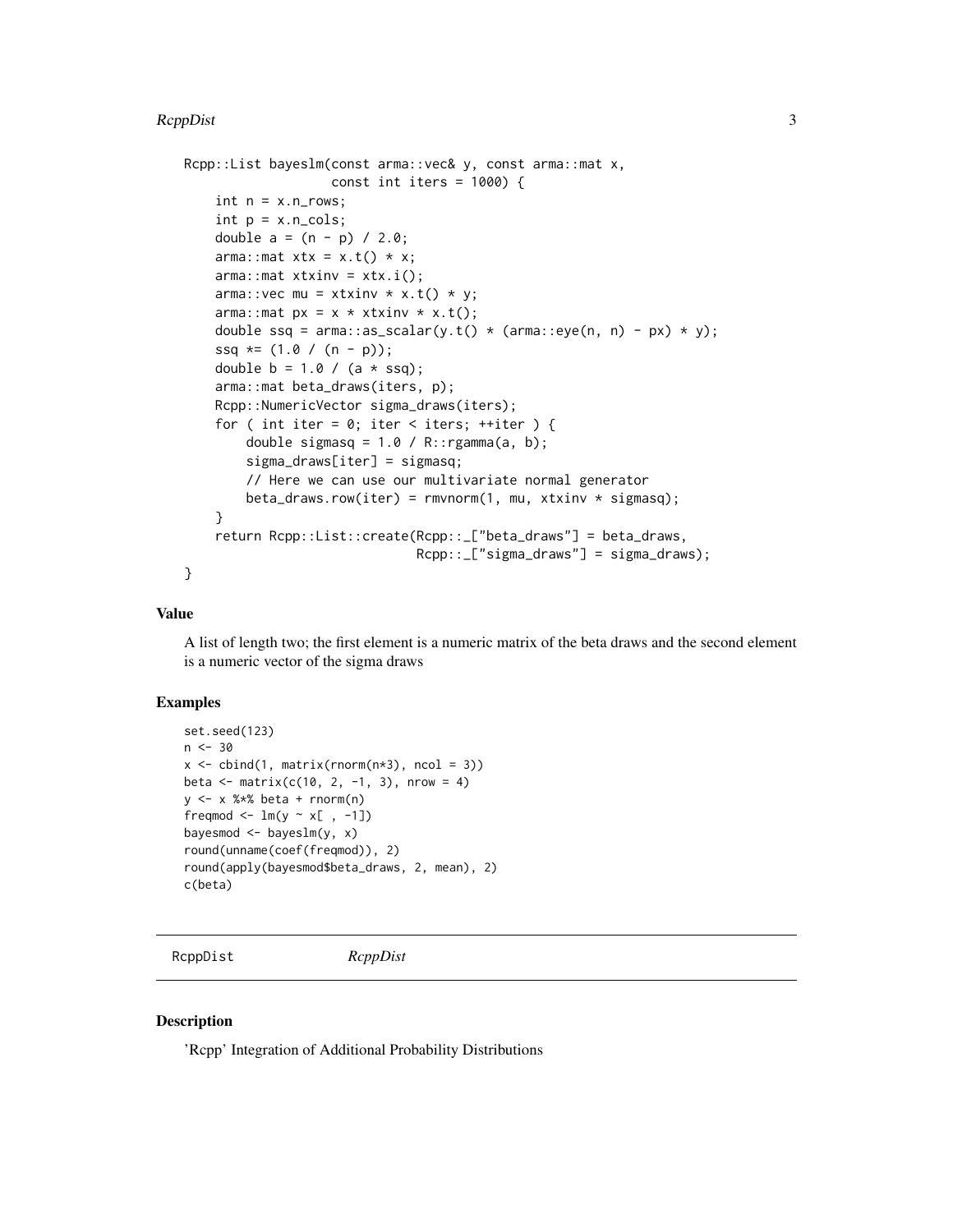#### Details

The 'Rcpp' package provides a C++ library to make it easier to use C++ with R. R and 'Rcpp' provide functions for a variety of statistical distributions. Several R packages make functions available to R for additional statistical distributions. However, to access these functions from C++ code, a costly call to the R functions must be made.

'RcppDist' provides a header-only C++ library with functions for additional statistical distributions that can be called from C++ when writing code using 'Rcpp' or 'RcppArmadillo'. Functions are available that return a 'NumericVector' as well as doubles, and for multivariate or matrix distributions, 'Armadillo' vectors and matrices. RcppDist provides functions for the following distributions:

- The four parameter beta distribution
- The location-scale t distribution
- The truncated normal distribution
- The truncated t distribution
- A truncated location-scale t distribution
- The triangle distribution
- The multivariate normal distribution\*
- The multivariate t distribution\*
- The Wishart distribution\*
- And the inverse Wishart distribution\*.

Distributions marked with an asterisk rely also on RcppArmadillo.

For more information on using 'ReppDist' functions in your C++ code, please consult the vignette via vignette("RcppDist"); the vignette explains how to link to the package and include the headers, which header files provide which functions, and also provides all function declarations (so that you can see the function and argument names and return/argument types; the arguments are also described in reasonable detail). You can also see an example of using the multivariate normal generator provided by 'RcppDist' in the function [bayeslm](#page-1-1).

#### Author(s)

JB Duck-Mayr

<span id="page-3-0"></span>